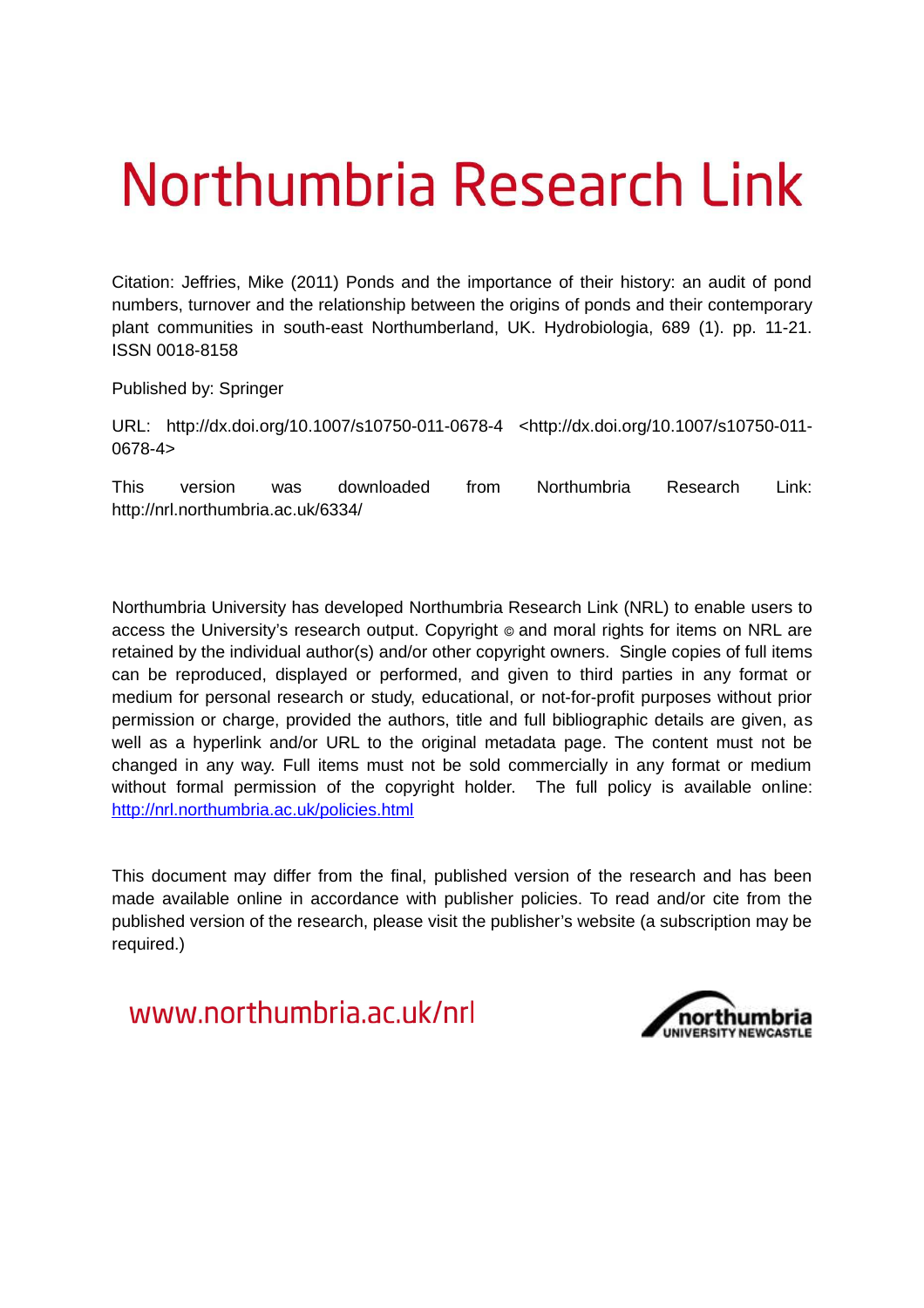Ponds and the importance of their history: an audit of pond numbers, turnover and the relationship between the origins of ponds and their contemporary plant communities in south east Northumberland, UK.

Jeffries, M.J. Department of Geography & Environment,, Ellison Building, Northumbria University, Newcastle upon Tyne, NE1 8ST

michael.jeffries@northumbria.ac.uk

Keywords: ponds, history, number, plant communities.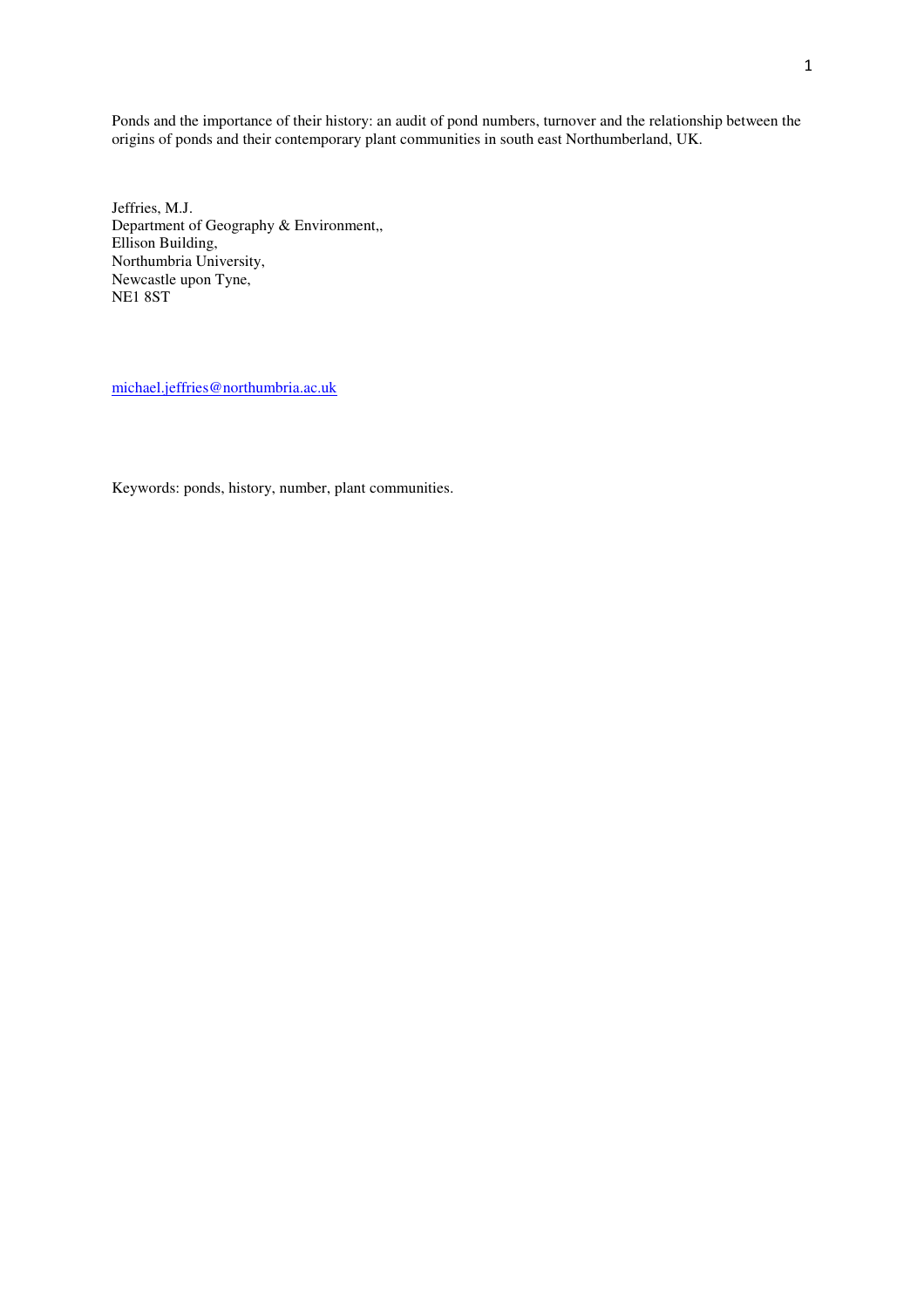# **Abstract**.

An increasing focus of interest in ponds over the last two decades arose largely because of concerns at the loss of ponds in intensively developed landscapes. In the UK pond numbers declined from approximately 800,000 in the nineteenth century to 200,000 by the 1980s. Since then pond numbers have started to increase. The focus on overall pond numbers overlooks the importance of the history and origins of different pond types. This study combines a detailed map based audit of pond numbers in south-east Northumberland, UK, recorded at seven time intervals since the mid nineteenth century with a survey of contemporary plant communities in ponds with known and distinct histories to examine changes to numbers of ponds and communities associated with ponds with different origins. 222 ponds were recorded in the study area in the mid nineteenth century, 257 in 2005/08. However only 23 of the original ponds had survived with substantial losses and gains at all the map survey dates linked to changed land use from agriculture to coal mining then development of nature reserves and golf courses. Contemporary ponds on nature reserves, golf courses and subsidence ponds supported rather different plant communities to each other, with non native invasives in golf and nature reserve sites, whilst individual reserves differed from one another perhaps due to intentional planting. Surviving old farm ponds were usually degraded. The results show that the history of ponds in a region can create an important cultural biodiversity which pond conservation strategies should incorporate.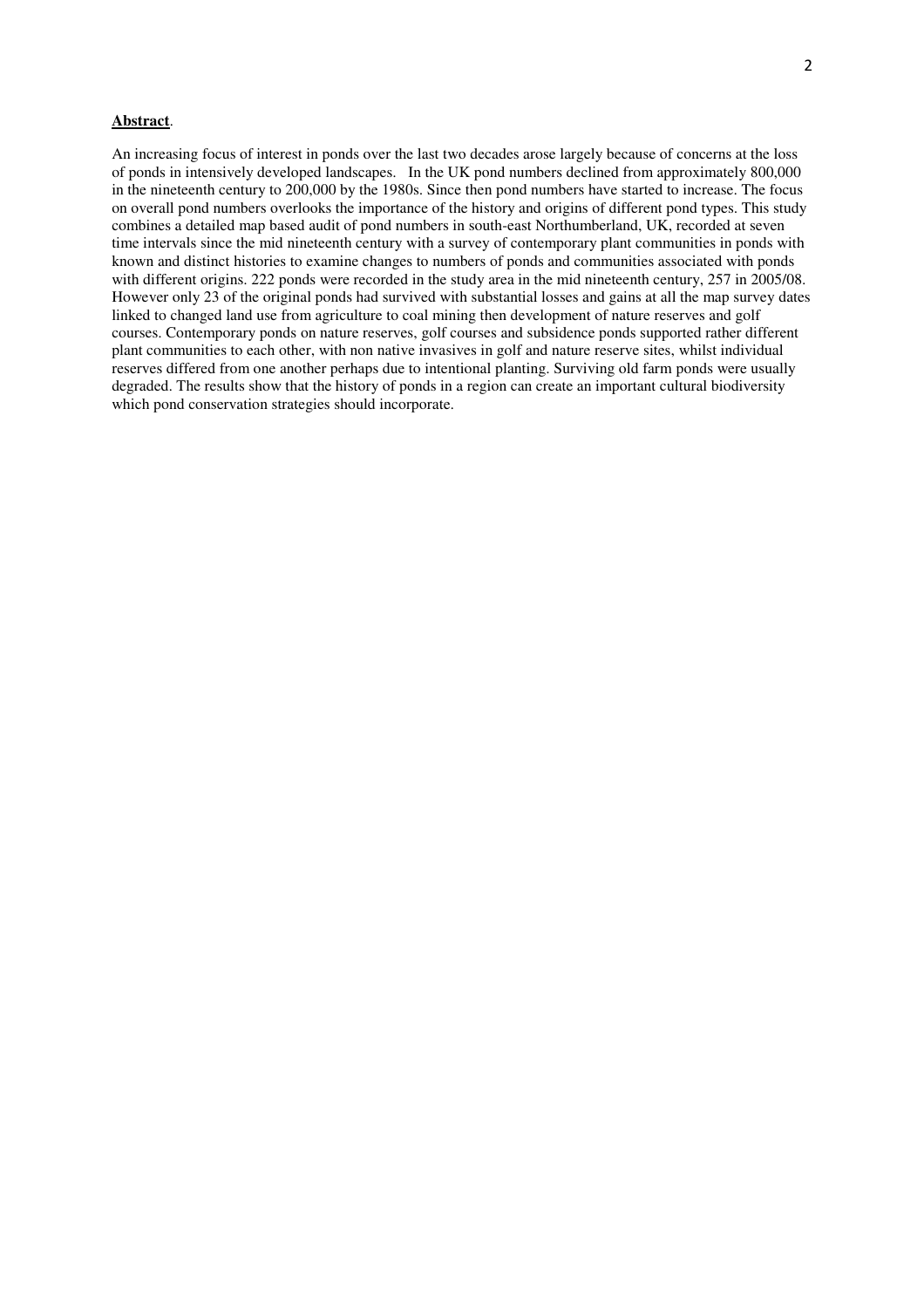## **Introduction**.

The need to translate our growing scientific knowledge about ponds and their wildlife into action for pond conservation has been highlighted by Oertli et al. (2009). Both their plea for action and the strength of the scientific knowledge base were founded on two decades of substantial research which have revealed the importance of ponds and their biodiversity, although for much of the preceding century ponds and their ecology had been overlooked, even rather dismissed. To give a British example of the tendency to belittle the study of ponds; *"…it is, moreover, a field particularly suited to the activities of the amateur, whose humble pondhunting, if carried out systematically and carefully, may well result in valuable contributions to science*"(Clegg, 1952).

We now know that ponds support a disproportionately high richness of species and variety of communities given their small size (Williams et al., 2004). This pattern is well documented throughout Europe (e.g. Davies et al., 2008; Angelibert et al., 2004; Abellan et al., 2006, Della Bella et al., 2008) and there is some evidence that this phenomenon occurs globally, e.g. Australia (Markwell & Fellows, 2008), South Africa (Froneman et al., 2001), Brazil (Guadagnin et al., 2005) and China (Wang et al., 2005). The rich biodiversity found in ponds at a regional or national scale arises because individual ponds typically support surprisingly different communities to one another, even in ponds close together (e.g. Williams et al., 2004).

The burgeoning growth of pond research was prompted in part because of the loss of these familiar habitats throughout many European countries. The numbers of ponds in western European agricultural landscapes have declined over the Twentieth century as land use practises changed, ponds have fallen in disuse and land has been developed for housing and industry, (Boothby, 1999). Whilst there are fewer examples from beyond Europe the evidence supports broadly similar patterns and processes of loss of ponds and allied wetland habitats, e.g. China (Gu et al., 2008), Japan (Primack et al., 2000), Brazil (Guadagnin et al., 2005) and north America (Gibbs, 2000; McCauley & Jenkins, 2005) combined with a lack of appreciation of the value of ponds (e.g. Australia, Markwell & Fellows 2008). Numbers of ponds in Great Britain fell from an estimated peak of 800,000 in the late ninetheenth century to 200,000 by the mid 1980s, with loss rates accelerating post World War 2 (Rackham, 1986. See Oldham and Swan, 1997; Wood et al., 2003 and Williams et al., 2010, for reviews). Pond loss rates estimated primarily from audits of historic maps from the mid nineteenth to late twentieth century range from 6%-90% (summarised Wood et al, 2003) with some evidence that the rate of loss in the UK was accelerating up to the 1980s (Boothby et al., 1994).

However, beginning in the late 1980s, there were examples of increasing numbers, sometimes linked to specific pond types. A survey of lowland ponds in Great Britain estimated that 2000 new ponds were being created per year between 1990 and 1996 (out of a base number of 228,900, Williams et al., 1998) and that the general decline of ponds had halted. Many of these new ponds were being created specifically for wildlife (Williams et al., 2008) but there were additional sources of pond creation, e.g. forestry (Jeffries, 1991). Ponds in gardens, parks and allotments are also numerous but remain a major gap in our knowledge, both the numbers and their ecology (Wood et al., 2003; Gaston et al., 2004). The most recent estimates of pond numbers in the countryside of Great Britain shows an increase from 425,000 in 1998 to 478,000 in 2007 (Williams et al., 2010), including 18,000 lost and 70,600 gained.

So the stock of ponds in a landscape is not a static patchwork. As ponds come and go over time several fundamental questions arise which are important for the ecology and conservation of any patchily distributed habitat and its wildlife.

- 1. How many ponds are there at any one time? e.g. Froneman et al., (2001) suggested that the high number of ponds was an important factor promoting the richness of waterbirds on farms in South Africa.
- 2. Losses, gains and longevity of ponds? e.g. Wood & Barker (2000) described the value of ponds originally created to power textile mills in Huddersfield, an industrial town in northern England; the remaining mill ponds provide a valuable habitat in a post-industrial landscape but most of the sites are neglected or have been lost.
- 3. The type of pond, representing different patch quality for the wildlife? e.g. Jeffries (2005) showed highly species-specific responses to the habitat quality of adjacent ponds associated with local extinctions and colonisations.

The answers to all three questions are contingent on the origin and history of ponds in a region.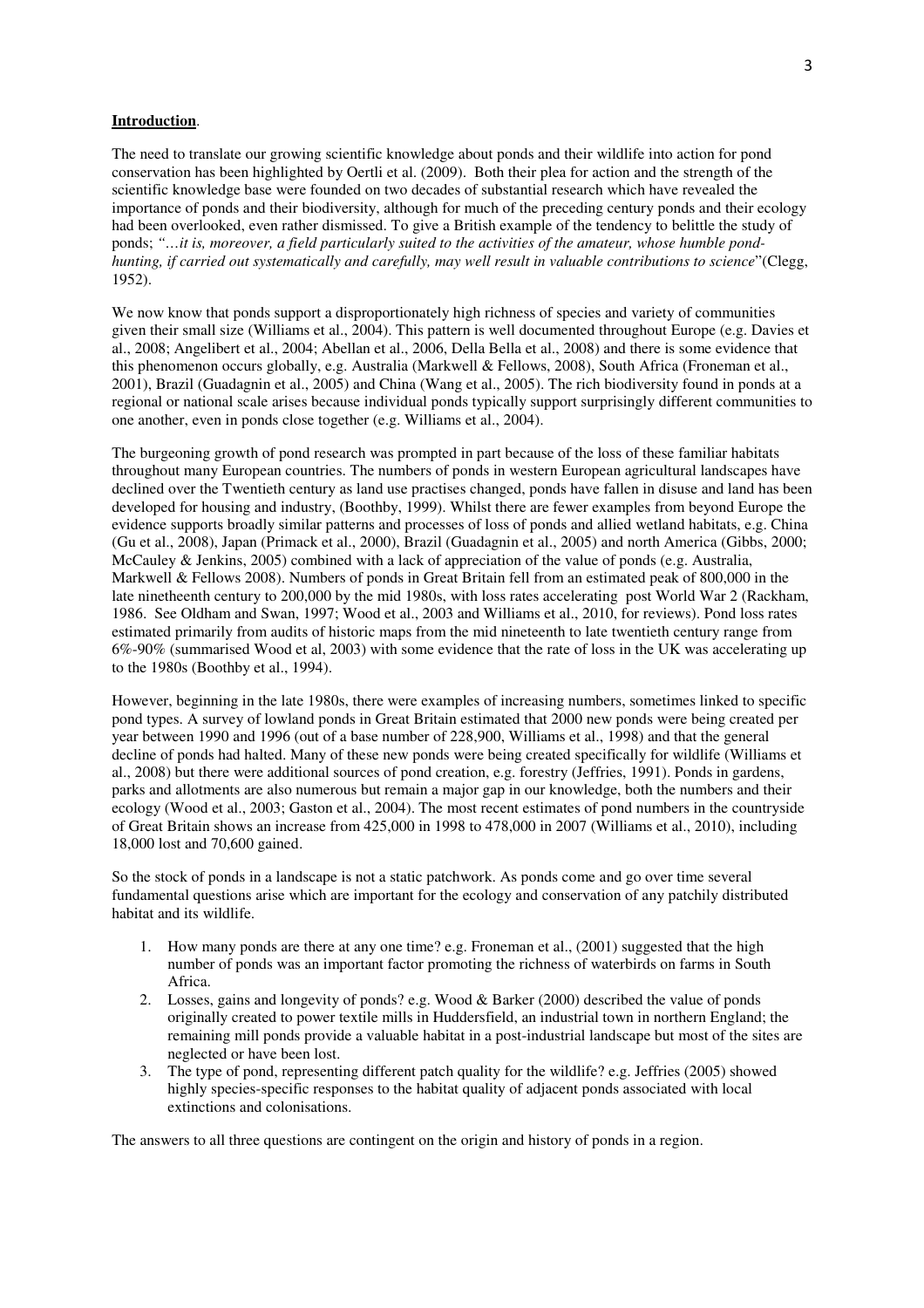This study presents an example of temporal change to the stock of ponds in a lowland landscape of north east England over 150 years to test of the hypothesis that ponds with different origins will support different wildlife, in this case focusing on the plant communities. Pond conservation is not simply a numbers game. Different pond types are likely to vary in value for wildlife. A simple focus on overall pond numbers may obscure problems. For example Williams et al., (2010) have provided salutary evidence that many ponds in the increasing overall total for Great Britain may nonetheless be poor quality, including new ponds dug for conservation which decline in quality quite rapidly after initial success. The aim of the study presented here is to examine the importance of the history and origins of ponds on local scale as a factor to include in the call to action encouraged by Oertli et al., (2009)

The study area of rural south east Northumberland is primarily a mixed arable and livestock farming landscape but has also been impacted by mineral extraction, industrialisation, urbanisation and the development of additional landuses e.g. protected areas and golf courses. Some of these changes will destroy ponds, others will create ponds but these new ponds are likely to be different to those in the earlier landscape and in different places, altering the position and patch quality of the ponds. The data presented here (1) record the changes to both the number and turnover of ponds recorded on small scale Ordnance survey maps from the mid Victorian period, 1860s, to 2008 and (2) explore differences between the floras of four main pond types with different origins (old field ponds, subsidence ponds, golf course ponds and ponds created specifically for nature conservation) to test the hypothesis that ponds with different origins and histories will support different wildlife, with potentially important consequences for the conservation of pond biodiversity.

#### **Method.**

#### **The study area; regional context**.

Northumberland is the most northerly county of England, with the lowest density human population of any English county and a rich biodiversity including international and nationally important habitats from upland hills to coastal wetlands (Lunn, 2004). It is not particularly rich in ponds compared to regions such as English pond hot-spots like Cheshire or Suffolk. The county does have good examples of upland bog pools, coastal (often temporary) ponds and, in the south east corner of the county, is noted for subsidence ponds which have developed over the last fifty years over coal mining areas (Beige, 2000). Ponds in this south eastern sector support a rich and varied lowland pond flora and fauna (Adams and Robbins, 1988; Jeffries, 1998) although there is evidence that ponds are often lumped together as "subsidence ponds" when this may not be the origin in every case (Jeffries, 1998). Subsidence ponds are an example of new pond formation that can be found in many countries associated with local mineral extraction industries, e.g. German Rhur over coal and Cheshire (UK) over salt (Bell et al., 2000), Poland over coal (Krodkiewska, 2007), China over coal (Zhenqi et al., 1997). Up until the mid nineteenth century land use in south east Northumberland was largely lowland agriculture but extensive deep and open cast coal mining began to exploit the shallow seams and, in the mid twentieth century, urbanisation occurred. This has created a landscape which is still essentially farmland but with small towns and heavy industry. The last deep mine closed in 2005 but land subsidence continues.

# **An audit of historical changes to the pond stock**.

The numbers of ponds shown on Ordnance Survey maps from the mid nineteenth century up to 2008 were counted within a roughly triangular area from Amble in the north (UK Ordnance Survey NU 26 04) to Ponteland in the south-west (NZ 19 70) and Whitley Bay in the south-east (NZ 36 70), an area of 390 km<sup>2</sup>, the whole study area lying within the South- east Northumberland Coastal Plain National Character Area, representing a distinct and coherent landscape (Natural England, 2010. See Figure 1 for national and regional context). Ordnance Survey maps have been produced by the UK government since the mid nineteenth century, in a variety of scales and revised editions produced every 20-30 years. The map scale used for this study was the 1:10000 (or in earlier editions 1:10560) maps. Seven editions of the maps were available between 1846 to 2008 (see Table 1 for dates). The maps were viewed via the web resource EDINA Digimap Historic maps, (http://edina.ac.uk/digimap/) which allows up to four maps to be seen side by side allowing detailed comparison of changes between editions. Edition survey dates were also available using this source. The search area was scrutinised at approximately  $1 \text{km}^2$  sections at a time, recording the appearance and loss of individual ponds. All ponds and allied features such as settling tanks, small reservoirs, moats and brick pits were recorded.

There are limits to this method. The survey can only be of ponds recorded on the maps, not of all ponds that existed. Small ponds will be missed by the map-makers. Temporary ponds are also likely to be under-recorded.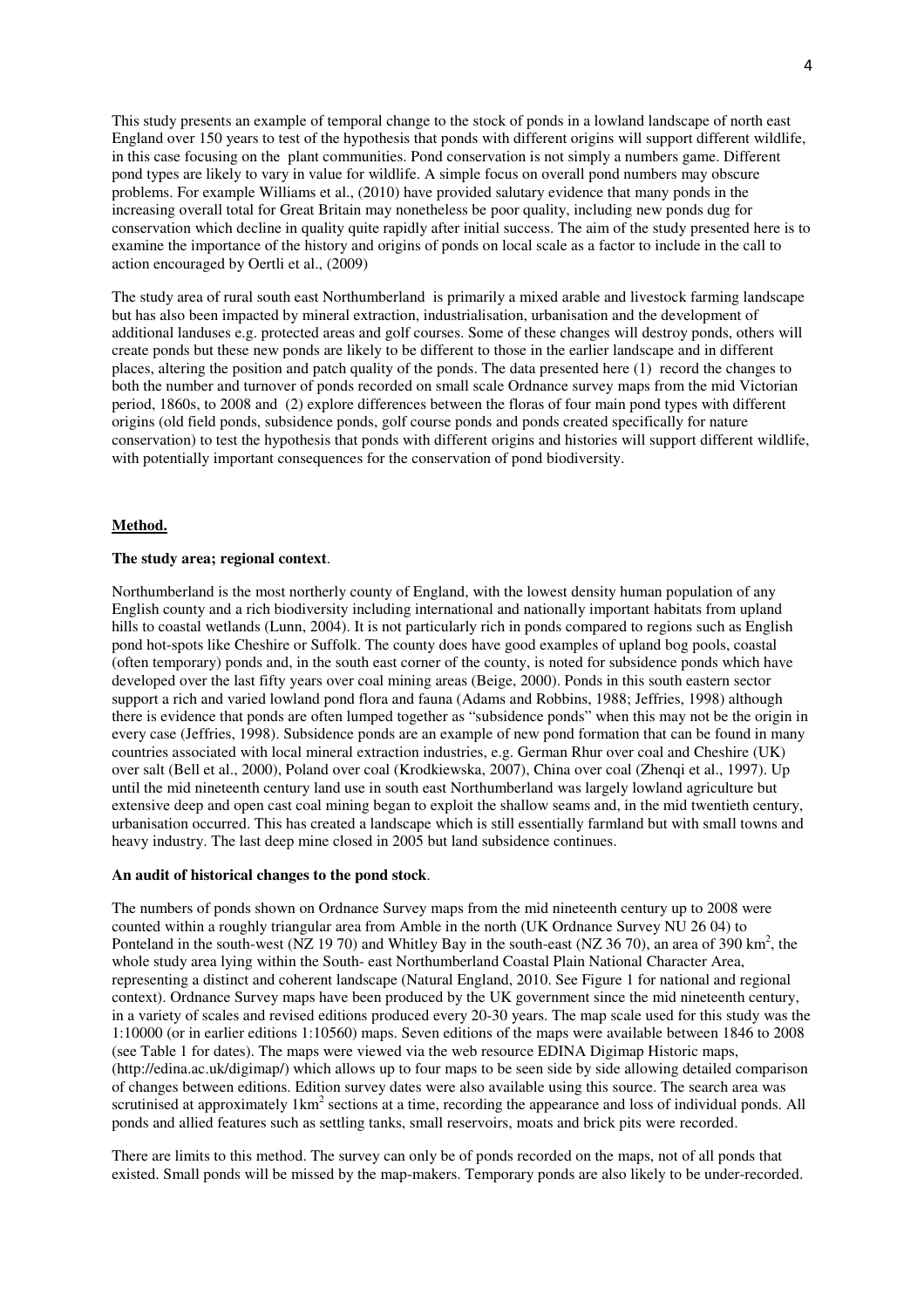Some ponds may have been misidentified or overlooked in the audit. The detail on Ordnance Survey maps of 1:10000 and 1:10560 can be high. The older maps were redrawn from 1:2500 scale series which routinely depicted ponds, although later editions, especially after 1890, were less detailed with the minimum size for depiction of many features being ~4x4m (Oliver, 2005). Despite this detail it is likely ponds will have been missed. Within the 20-30 year gaps between map re-surveys individual ponds could have been created and lost. Also smaller subsidence ponds which dry in most summers are also known to be missing. So, the audit in this example is a minimum estimate of pond density and primarily of ponds of at least 4m diameter.

## **Characterising the flora of ponds with different origins and histories**.

Macrophyte data were collected for four distinct types of ponds; old field ponds (i.e. surviving ponds first shown on earliest edition of the Victorian Ordnance Survey maps,  $N = 6$ ), subsidence ponds ( $N=12$ ), golf course ponds  $(N=14)$  and ponds created on nature reserves  $(N=19)$ . Ponds were only included if they had (1) a known origin and (2) a consistent history. Many ponds were excluded because of varied histories (e.g.subsidence sites which have subsequently become part of nature reserves), lack of evidence for origins (most coastal dune ponds) or small numbers (e.g. bomb crater ponds). Pond macrophytes (including macro algae) were surveyed in either 2007, 2008 or 2010. The survey followed the general protocols of the UK National Pond Survey (Pond Action, 1998); all macrophytes within a pond's outer margin defined by the maximum winter water level were recorded and surveys were carried out between June and early September. Macrophyte abundance was recorded using the Domin scale, a 1-10 categorical scale each category representing a range of % cover used for the UK's National Vegetation Classification survey (Rodwell, 1995). *Callitriche* and *Cardamine* were recorded at genus level because of uncertainty with identification in many cases. The creeping grasses *Alopecurus geniculatus* L.and *Agrostis stolonifera* L., which were both widespread and abundant but could not be reliably separated unless in flower, were also combined as one category for analyses. A few ponds had areas of deeper water (>0.75m) which in all cases was sampled by dredging with grappling hooks on the end of a pole

Conductivity and pH were also recorded (five readings, using field probes from around each pond). Area was measured to the winter maximum using Google Earth Pro,.

The primary purpose of the survey was to characterise the vegetation of the ponds with different origins rather than exploring the detail of macrophyte-environment relationships so the plant data for each pond were summarised using detrended canonical correspondence anaylsis, DCCA (CANOCO 4.5, rare species downweighted. Ter Braak and Smilauer, 2002). One subsidence was excluded from the final ordination because it was so different to all other ponds (in a cereal field, the dried out pond basin dominated by *Matricarea discoidea* DC.), and caused serious bunching of the remaining 50 ponds in the initial ordination. Overall group differences between the four pond types were tested using ANOSIM and SIMPER was used to characterise differences in individual plant taxa between pond types. ANOSIM and SIMPER were run on CAP 3.1.

## **Results.**

## **Historical audit.**

The oldest maps (survey dates between 1846-1869) recorded 222 ponds in the study area, the latest maps (2005- 2008) showed 257, a 16% increase and giving a current density of recorded ponds of 0.66 km<sup>2</sup>. During the period for which maps were available numbers have ranged from a minimum of 157 on 1992 edition maps to the current high of 257 (Table 1). The most striking patterns are the overall losses and gains. Of the 222 ponds at the start only 23 survived and ponds were lost and gained at every intervening period. Table 1 outlines broad changes to land-use and the local economy which are associated with the loss and creation of different pond types. The great majority of the 222 original ponds are small and associated with farm buildings or in the middle of fields with a few labelled as quarries or brick pits. The characteristic subsidence ponds of the region appear from the 1940s onwards and numbers continue to increase following the closure of all deep coal mines. Many of the nature reserve ponds are on old open cast sites and were created following site restoration. The latest peak count includes 37 ponds on a new golf course created on a restored open cast mine.

## **The macrophyte communities found in ponds with different origins**.

Ninety four macrophytes were recorded (including the two combined grasses). Three species were found which were classified as either very localised, rare or very rare in Northumberland (Swan, 1993), each one in a different nature reserve pond; *Bidens tripartita* L., *Ceratophyllum demersum* L*., Nuphar lutea* (L.) Sm*.*, the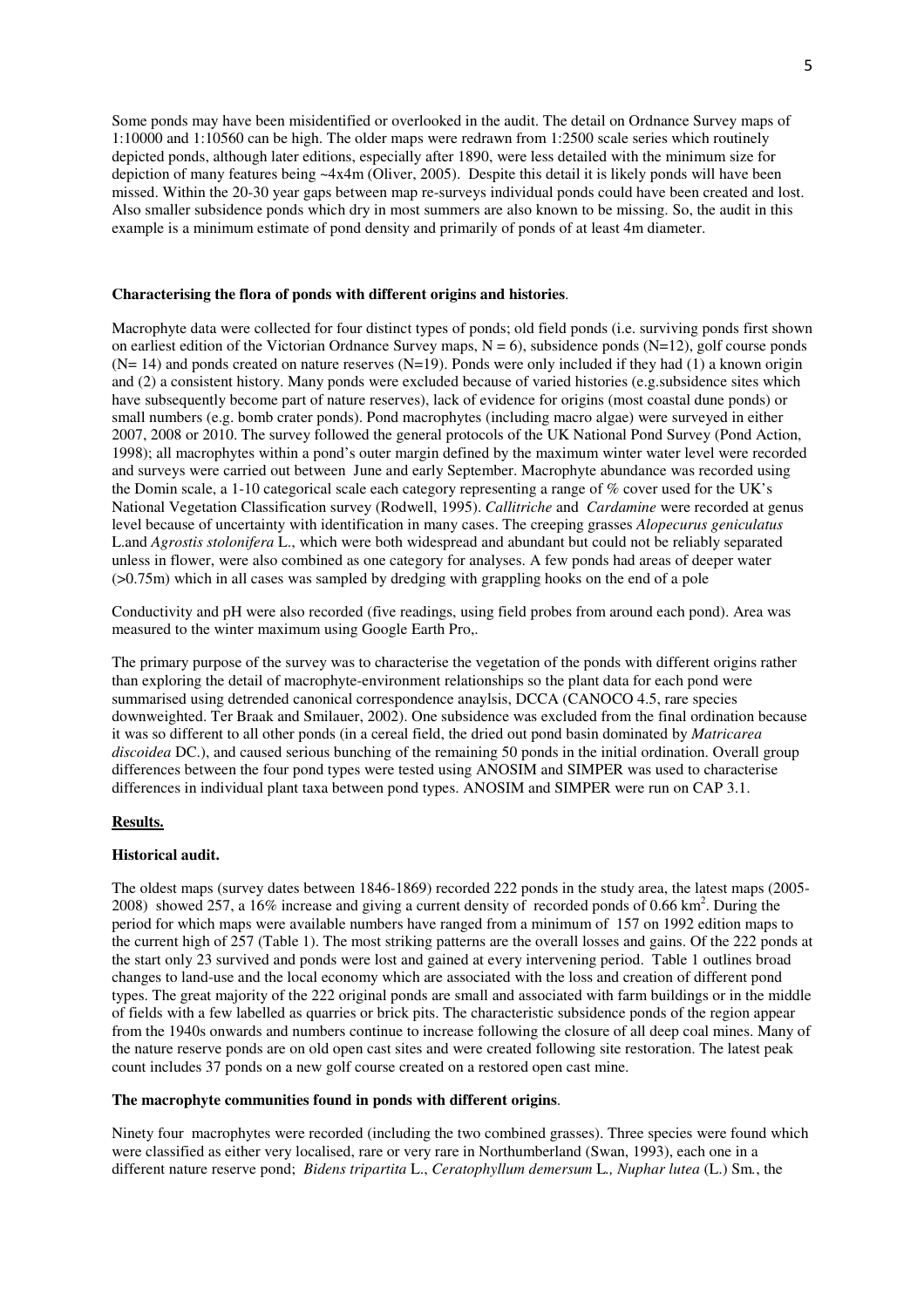latter also found in one golf course pond. Four non-native invasive species were found in nature reserve or golf course ponds; *Azolla filiculoides* Lam*.*, *Crassula helmsii* (Kirk) Cockayne, *Elodea canadensis* Michx and *E. nutalli* (Planch.) H. St. John, along with an ornamental cultivar of *Nymphaea alba* L. in seven of the golf course ponds. Table 2 summarises numbers of taxa found in the different pond types along with environmental data.

Figure 2 shows the DCCA plot for the first two axes (variance explained by axis  $1 = 10.2\%$ , axis  $2 = 7.1\%$ ). The subsidence and golf course ponds form two generally distinct groups. Nature reserve ponds are scattered throughout the ordination, although those from individual reserves (e.g. Hauxley or Druridge Pools) tend to be clustered together and the gradient from the Hauxley ponds (high scores axes 1 and 2) to Big Waters and east Cramlington (lower scores axes 1 and 2) represents a shift from ponds on coastal wetlands (within 1km of sea) to inland reserves. The small number of old field ponds are widely scattered through the ordination but concentrated nearest the subsidence ponds.

Results from ANOSIM and SIMPER are shown in Table 3. The global ANOSIM gave  $R = 0.304$ , P<0.001, with pair-wise dissimilarities between pond types of between 77.9 and 82.0%. The golf course ponds were significantly different to all other groups (P<0.001 in all cases), but nature reserve ponds were not significantly different from old or subsidence ponds. The golf course ponds were differentiated by the presence of extensive *Myriophyllum spicatum* L. and *Typha latifolia* L*.*. Subsidence ponds were characterised by shallow water emergents e.g. *Eleocharis palustris* (L.) Roem & Schult*, Sparganium erectum* (L.) and straggling *Agrostis/Alopecurus* grasses but lacked several submerged species e.g. *Potamogeton* and *Elodea* species found in nature reserve and golf course ponds.

# **Discussion**

This study investigated the changing numbers of ponds for a region of south east Northumberland, using ponds shown on Ordnance Survey maps since the mid nineteenth century. At the start of this period the landscape was almost wholly agricultural with mixed grazing and arable, along with some parks associated with large estates. The area then became the focus of extensive deep and open-cast coal mining with associated development of small towns and has more recently undergone land subsidence as the mines closed. Many mining sites have been restored as nature reserves or developed for recreation into country parks and golf courses. The historical map records of ponds in south east Northumberland show a recent overall increase in the local pond stock in line with recent increases shown for nationwide data (Williams et al., 2010), The Northumberland example shows unusually high recent gains (+137 to a previous total of 157 between 1992 and 2008) primarily because of extensive pond creation on a large new golf course. For comparison Williams et al., (2010) estimated lowland England pond gains between1998 and 2007 at 24%.

The evidence for turnover within the regional pond stock is striking, with losses and gains throughout the approximately 150 year period. The ponds recorded on the Ordnance Survey maps are inevitably an incomplete record, in particular under recording the many shallow, temporary subsidence ponds evident in the field, but nonetheless provide some insight into the changing pondscape which can be linked to changes in regional land use. The current pond stock includes a majority of ponds created for reasons other than primarily nature conservation but which have created a significant resource for wildlife and also reflect the economic and social history of the landscape, an example of cultural biodiversity. The creation of pond habitats for some human purpose which subsequently provide significant habitat for wildlife is a widespread phenomeonon, e.g. urban mill ponds in Huddersfield (Wood &Barker, 2000) or the rectangular water supply ponds in Karstic uplands of south-west France (Angelibert et al., 2004). Conservation should not neglect these regionally and nationally important habitats which may provide a distinct form of cultural biodiversity, reflecting the landscape and its history of use. In addition to these older pond types more recent constructed wetlands have also proved valuable for wildlife, e.g. motorway stormwater retention ponds (Scher and Theiry, 2005) and farm wastewater treatment systems (Becerra-Jurado et al., 2009). Our changing patterns of land use continue to create new pond types.

The mean numbers of submerged, emergent and floating leaved plants from the Northumberland ponds are similar to or higher than comparable data for lowland England as a whole (England mean numbers of submerged 0.7, emergent 5.4 and floating 0.9, Williams et al., 2010) and comparable to ranges from ponds from north-west European lowland agricultural landscapes (means from regions of France, Denmark, Germany and UK 7.8-15.3, Davies et al, 2008). Numbers of emergent species are particularly higher, perhaps because many of all three main pond types are simultaneously large in area but shallow in depth, allowing extensive emergent development and supporting the well documented increase in plant richness with pond area (Jeffries, 1991; Gee et al. 1997, Williams et al., 2010).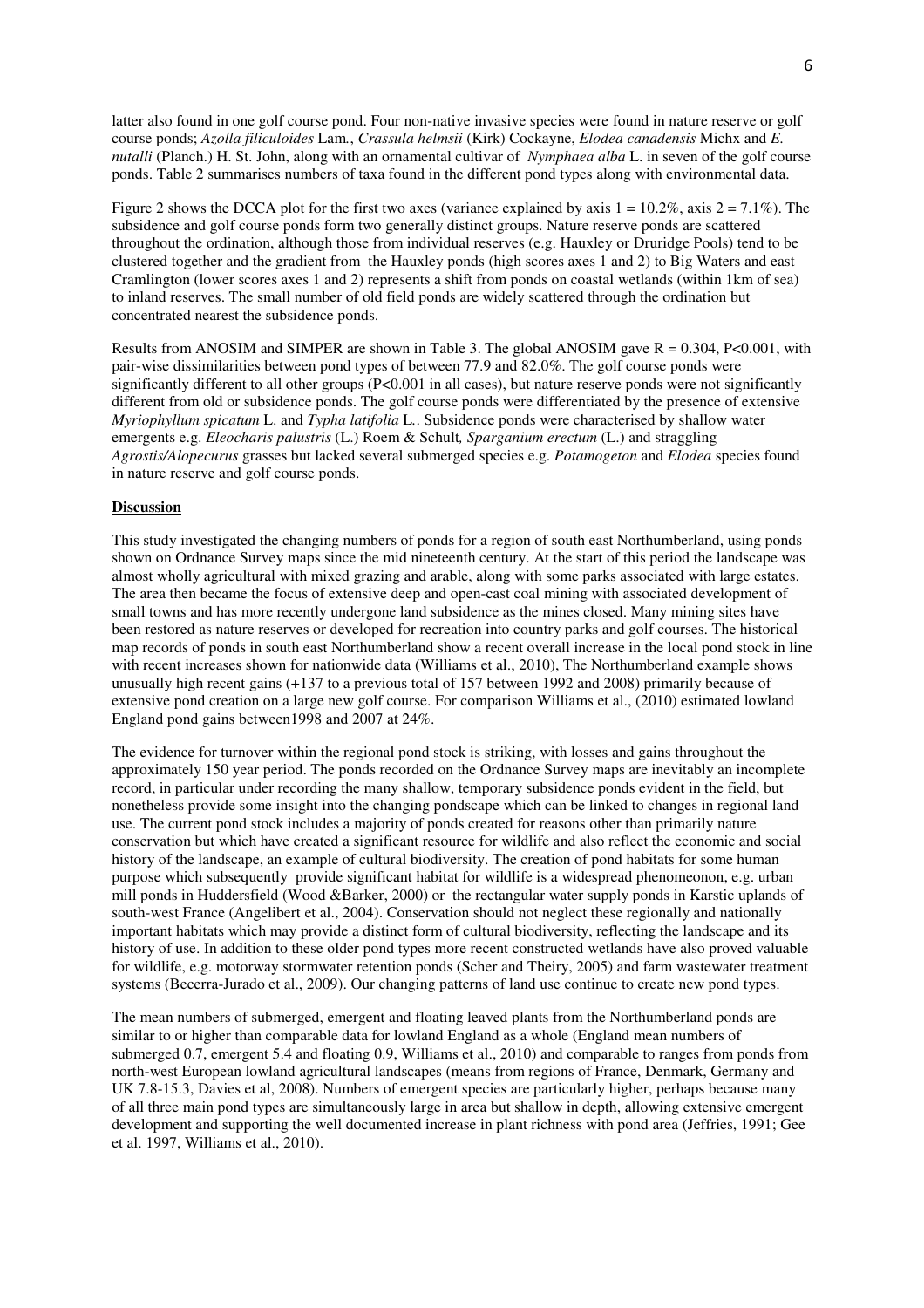The analysis of plant communities showed that ponds with different origins supported broadly distinct communities. The subsidence sites supported diverse communities of mostly widespread plants such as *Sparganum erectum*, *Eleocharis palustris*, *Juncus articlatus* L. and *Lemna minor* L., a pattern also found for the invertebrate communities of these ponds (Adams and Robbins, 1988). Some subsidence ponds near the coast show evidence of brackish influence with high conductivities (Table 2) and species such as *Juncus bufonius* L*.* and *Ranunculus scleratatus* L. which can withstand some saline influence.

The nature reserve ponds also supported diverse plant communities, the different nature reserves tending to have rather different plant communities to one another (Figure 2). Nature reserve ponds were often much smaller than the other three pond types but were likely to benefit from clustering, which increases local β diversity (Williams et al., 2008). Many have been subject to planting. Intentional introductions are known to have taken place at the Hauxley and Big Waters reserves included in this study, often extending the range of regionally rare species (e.g. *Nuphar lutea* in one pond at Hauxley) or species not normally found in Northumberland's lowland ponds (e.g. *Menyanthes trifolia* L., again found in a pond at Hauxley but a plant of upland habitats in the county). Historical planting has included species which are outside of their national range in north-east England (Swan, 1993) , e.g. *Sagittaria sagitifolia* L. and *Hottonia palustris* L. found in a pond at Big Waters nature reserve in 1992 but lost by 1994 and *Butomus umbellatus* L*.* at Hauxley (1995, lost by 1997). None of this planting was planned or authorised by the site managers but seems to have happened due to good intentions of volunteers. The golf course ponds were also planted on their creation in 2003.

The presence of invasive species only at nature reserve or golf course ponds supports local anecdotal data that management may be an significant source of infestation, a generic threat to pond habitats (Oertli et al., 2009). This was particularly so for *Crassula helmsii* , a problematic invasive in the UK (Dawson & Warman, 1987) which was first recorded in Northumberland at a demonstration wildlife wetland at the Gateshead Garden Festival in 1990 (pers. obs.). The planted up ponds on nature reserves and golf courses are a Trojan horse bringing non-native species out into the countryside. No non-native species were found in the subsidence ponds all of which were chosen specifically because they were not in nature reserves so tend to be unvisited and unmanaged and perhaps as a result have escaped the introduction of non-native species. Similar tensions arising from ad hoc management, primarily fish stocking by anglers, have been described for old industrial mill ponds in the UK; stocked sites had reduced macroinvertebrate diversity but were less vulnerable to draining or loss to development (Wood et al., 2001). Other introductions are straightforwardly a problem, for example invasive crayfish moving out from golf course ponds into surrounding wetlands (Larson & Olden, 2008). Non native invasive pond plants have been associated with more developed landscapes (Lougheed et al., 2008; Matthews et al., 2009) due to environmental stresses such as nutrient enrichment, more colonisation sources nearby and planting up done without consideration for local ecology. In the present study the nature reserve and golf course ponds are in more actively managed and visited sites than the subsidence ponds which were predominantly in amongst inaccessible low intensity grazing farmland.

The potential of golf courses as good wildlife habitat has been recognised globally (e.g. UK, Tanner & Gange, 2005; Australia, Hodgkison et al., 2007; USA Colding et al., 2009), especially in comparison to adjacent intensively farmed or urbanised landscapes. Golf course ponds can make good amphibian habitat, especially for species which avoid urbanised landscapes, as long as the ponds have natural microtopography and native plants (Hodgkison et al., 2007). Colding et al., (2009) found invertebrate richness in golf course ponds was comparable to ponds from nature reserves and parkland, although the golf course ponds tended to be more homogenous, a result echoed in the current study. The Northumberland golf course ponds supported a comparatively rich flora, benefitting from naturalistic morphology and clustering which are generally associated with high pond biodiversity (Williams et al., 2008) and in line with recent work suggesting newer ponds can rapidly gain high numbers of taxa which are lost as ponds age (Williams et al., 2008, 2010).

The small number of old field ponds were a disappointing remnant. Of the six ponds one was completely overgrown with dense *Salix* sp. and lacked any other plants, a second held only filamentous algae, a third supported a diverse flora widespread but also shoals of large goldfish (*Carassius auratus* L.).

Several pond types were not included in the study. Coastal dune ponds were widespread but their origins are usually uncertain. Dune ponds support distinct plant communities so are likely to reinforce the result of this survey that ponds with different origins support varied wildlife. No urban ponds were included, again perhaps a distinct type. Small numbers with unusual origins such as bomb crater and quarry ponds also exist in the area. Given the distinct communities associated with the three main pond types in this study it is likely that the ponds with other origins would also add variety. Differences may have arisen if the origins were responsible for or associated with distinct environmental variation, e.g. some of the subsidence ponds had high conductivities probably due to saline intrusion, but the majority of ponds showed broadly similar ranges of characteristics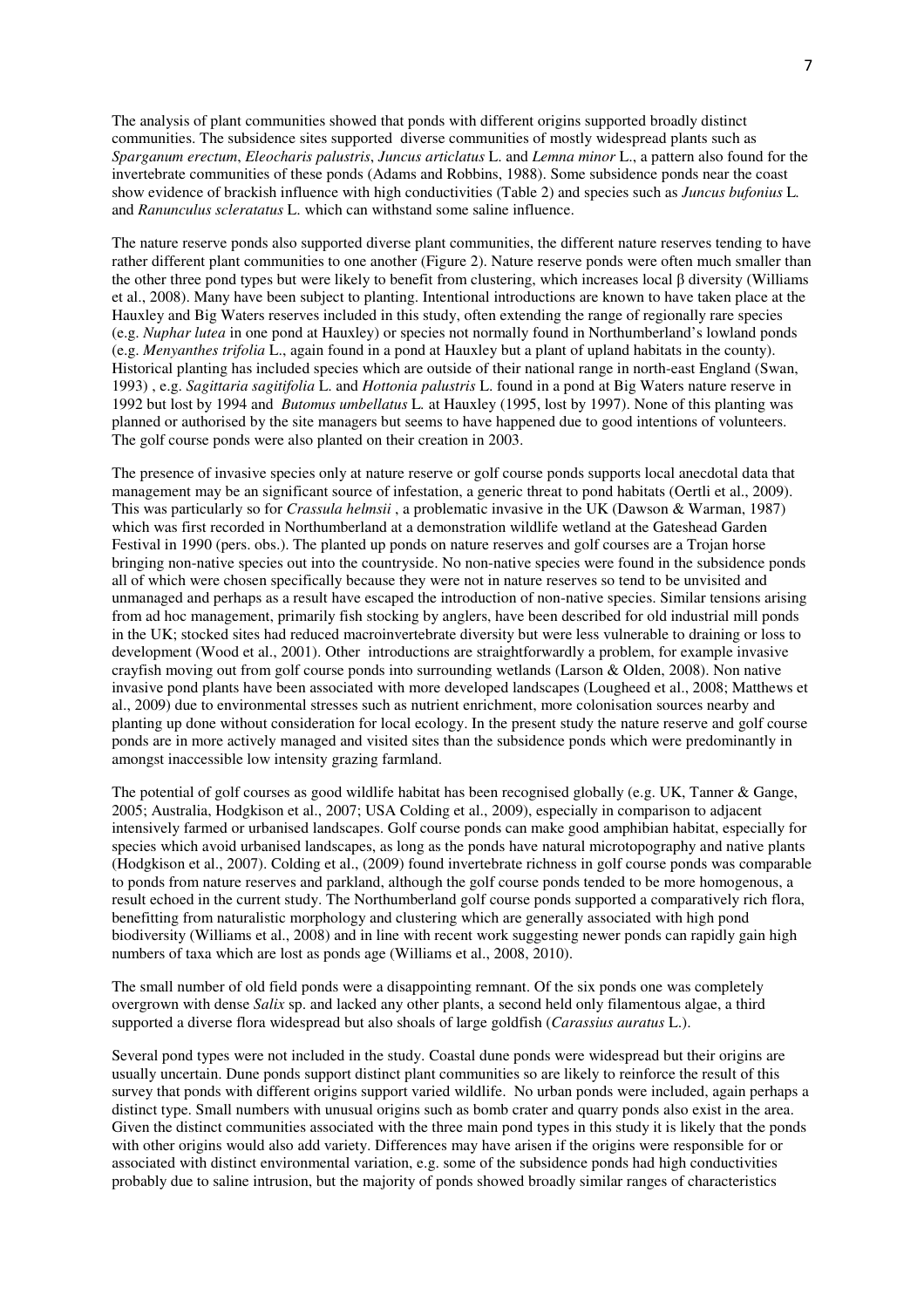(Table 2). No pond type had a monopoly of quality, either in terms of total richness or unusual species. Subsidence, golf and nature conservation ponds all contributed to the regional pondscape, with the subsidence ponds an unusual feature of the region creating a distinct Northumberland biodiversity, a legacy of the coal mining industry. Many landscapes around the world will have similar combinations of natural and artificial pond types creating distinct pondscapes e.g. water balancing ponds in Sweden, (Thiere et al., 2009), golf course ponds in the USA (White and Main, 2005) and farm dams in Australia (Brainwood and Burgin, 2009).

In summary the survey of mapped ponds in south east Northumberland over the last 150 years did not show a simple pattern of pond loss. Instead there have been losses and gains throughout the period with the result that the density of ponds remained broadly similar from the mid nineteenth to late twentieth century. However most individual ponds shown on the oldest maps have been lost whilst new ponds with different origins have appeared. The older ponds were primarily small ponds in fields or adjacent to farm buildings and presumably used as part of the agricultural economy. New ponds have been primarily subsidence ponds or dug out purposefully for nature conservation or as golf course hazards. Ponds from all three of these newer types supported relatively high numbers of locally representative pond plants, although each type tends to support distinct communities adding to the overall regional pond biodiversity.

These results suggest that the conservation of ponds and their wildlife in this region should not rely solely, or even primarily, on ponds within nature reserves, a pattern that is likely to apply in all countries where varied land use and histories creates a distinct cultural biodiversity of pond types, e.g. UK mill ponds (Wood and Barker, 2000), French agricultural ponds (Ruggiero et al., 2008) and Polish subsidence ponds, (Krodkiewska, 2007). Nor is the conservation of pond biodiversity simply about the numbers of ponds in a landscape; one pond cannot be assumed to act as a simple substitute for another in basic tallies of overall numbers. Pond conservation should also have regard to the origins, histories, positioning and uses of ponds to conserve to totality of the cultural biodiversity of these very familiar but significant habitats.

#### **Acknowledgements**.

Thank you to the many landowners who allowed access to ponds on their land, in particular the Northumberland Wildlife Trust, Druridge Bay Country Park, Rio Tinto Alcan Farms and Longhirst Golf Course. Referees and Dani Boix made very helpful suggestions to strengthen the paper. I am very grateful for the invitation to present this work at the 4th European Pond Conservation Network meeting at Erkner. The study was carried out as a contribution to the Druridge Bay Landscape Partnership "Coal and Coast" project.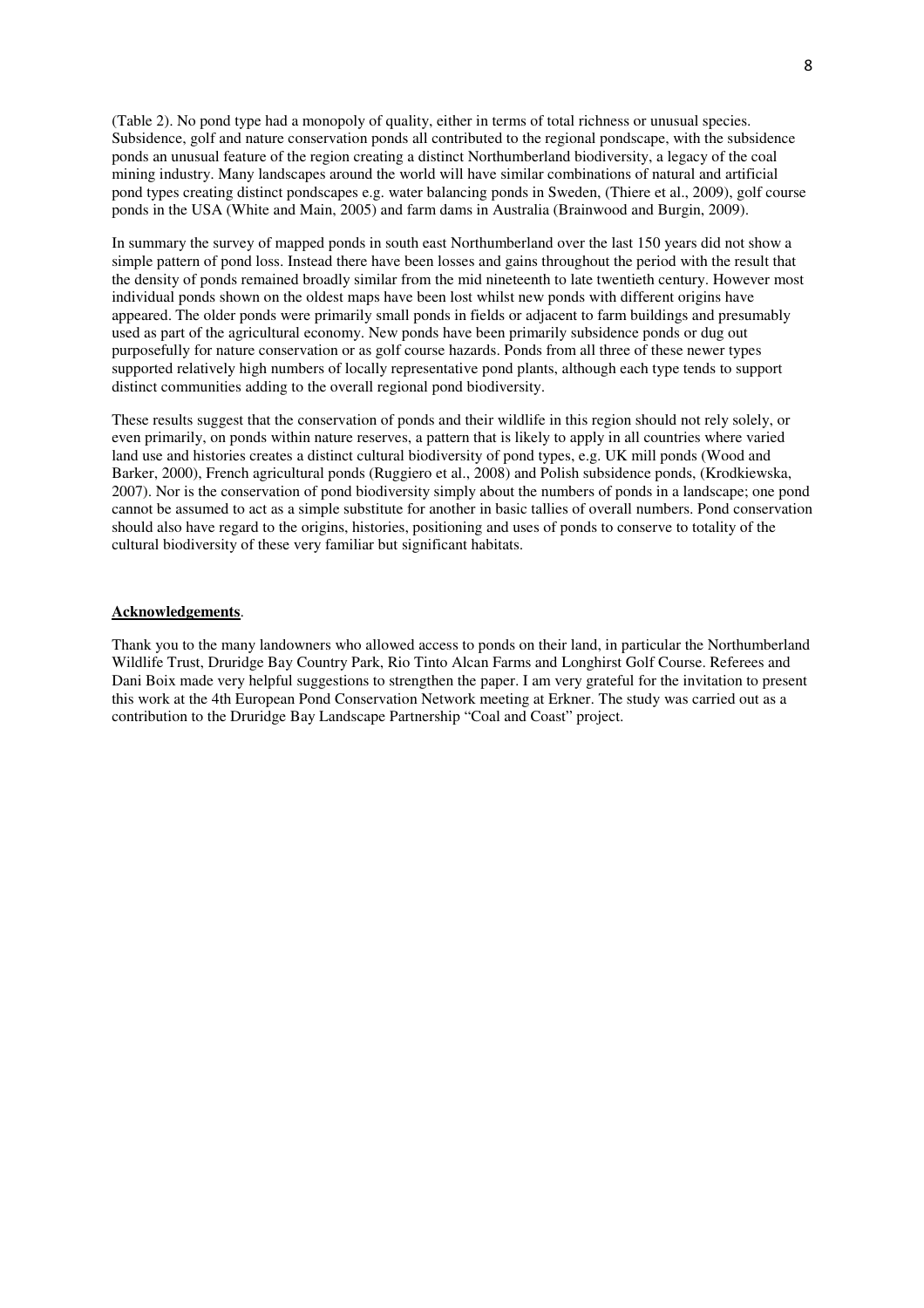## **References**.

Abellan P., D. Sanchez-Fernandez, A. Millan, F. Botella, J.A.Sanchez-Zapata & A. Gimenez, 2006. Irrigation pools as macroinvertebrate habitat in a semi-arid agricultural landscape (SE Spain). Journal of Arid Environments, 67: 255-269.

Adams J. and H. Robbins, 1988. The fauna of mining subsidence pools in Northumberland. Transactions of the Natural History Society of Northumbria, 55: 28-38.

Angelibert S., P. Marty, R. Cereghino & N. Giani, 2004. The seasonal variations in the physical and chemical characteristics of ponds: implications for biodiversity conservation. Aquatic Conservation: Marine and Freshwater Ecosystems, 14: 439-456.

Becerra-Jurado G., M. Callanan, M. Gloria, J-R. Baars, R. Harrington & M. Kelly-Quinn, 2009. Comparison of macroinvertebrate community structure and driving environmental factors in natural and waste water treatment ponds. Hydrobiologia, 634: 153-165

Beige D. (ed), 2000. Working for Wildlife. The Northumberland Biodiversity Action Plan. http://northumberland.gov.uk/drftp/5532.pdf.

Bell F.G., T.R. Stacey & D.D. Genske, 2000. Mining subsidence and its effect on the environment. Environmental Geology, 40: 135-152.

Boothby J. (ed), 1999. Ponds and Pond Landscapes of Europe. Proceedings of the International Conference of the Pond Life Project. Pond *Life* Project, Liverpool John Moores University, Liverpool.

Boothby J., A.P. Hull & D.A. Jeffreys, 1994. Pond landscapes: fragmentation pressures and survival mechanisms. In Dover J.W. (ed.) Fragmentation in Agricultural Landscapes. International Association of Landscape Ecology (UK), Aberdeen.

Brainwood M. & S. Burgin, 2009. Hotspots of biodiversity or homogenous landscapes? Farm dams as biodiversity reserves in Australia. Biodiversity and Conservation, 18: 3043-3052.

Colding J., J. Lundberg, S. Lundberg & E. Andersson, 2009. Golf courses and wetland fauna. Ecological Applications, 19: 1481-1491.

Clegg J., 1952. The Freshwater Life of the British Isles. Frederick Warne, London.

Davies B., J. Biggs, P. Williams, M. Whitfield, P. Nicolet, D. Sear, S. Bray & S. Maund, 2008. Comparative biodiversity of aquatic habitats in the European agricultural landscape. Agricultural Ecosystems and Environment, 125: 1-8.

Dawson F.H. & E.A. Warman, 1987. *Crassula helmsii* (T-Kirk) Cockayne – is it an aggressive alien aquatic plant in Britain? Biological Conservation. 42: 247-272.

Della Bella V., M. Bazzanti, M.G.Dowgiallo & M. Iberite, 2008. Macrophyte diversity and physico-chemical characteristics of Tyrrhenian coast ponds in central Italy: implications for conservation. Hydrobiologia, 597: 85- 95.

Froneman A., M.J. Mangnall, R.M. Little & T.M. Crowe, 2001. Waterbird assemblages and associated habitat characteristics of farm ponds in the Western Cape, South Africa. Biodiversity and Conservation, 10: 251-270.

Gaston K.J., R.K. Smith, K.Thompson & P.H. Warren, 2004. Gardens and wildlife – the BUGS project. British Wildlife, 16: 1-9.

Gee, J.H.R., B.D. Smith, K.M. Lee & S.W. Griffiths, 1997. The ecological basis of freshwater pond management for biodiversity. Aquatic Conservation: Marine and Freshwater Ecosystems 7: 91-104.

Gibbs J.P., 2000. Wetland loss and biodiversity conservation. Conservation Biology. 14: 314-317.

Gu X.K., B. Dai & B.M. Chen, 2008. Landscape effects of land consolidation projects in Central China – A case study of Tianmen City, Hubei Province. Chinese Geographical Science. 18: 41-46.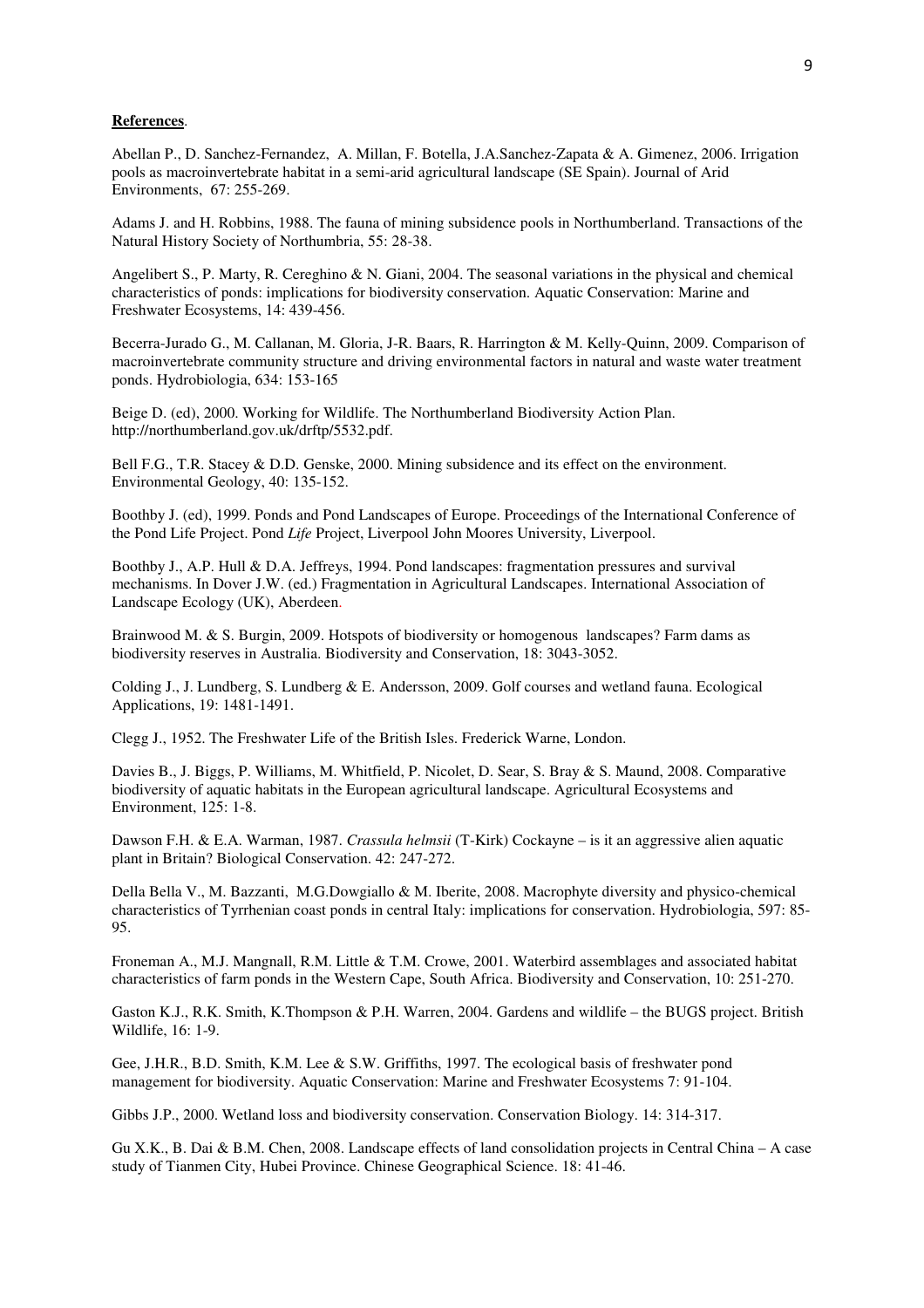Guadagnin D.L., A.S. Peter, L.F.C. Perello & L. Maltchik, 2005. Spatial and temporal patterns of waterbird assemblages in fragmented wetlands of Southern Brazil. Journal of the Waterbird Society. 28: 261-272.

Hodgkison S., J-M. Hero & J. Warnken, 2007. The efficacy of small-scale conservation efforts, as assessed on Australian golf courses, Biological Conservation, 136: 576-586.

Jeffries M.J., 1991. The ecology and conservation value of forestry ponds in Scotland, United Kingdom. Biological Conservation, 58: 191-211.

Jeffries M.J., 1998. Pond macrophyte assemblages, biodisparity and spatial distribution of ponds in the Northumberland coastal plain, UK. Aquatic Conservation; Marine and Freshwater Ecosystems, 8: 657-667.

Jeffries M.J., 2005. Local-scale turn-over of pond insects: intra-pond habitat quality and inter-pond geometry are both important. Hydobiologia, 543: 207-220.

Krodkiewska, M., 2007. The distribution of *Potamothrix bavaricus* (Oeschmann, 1913) (Oligochaeta) in anthropogenic freshwater habitats of an industrialised area (Upper Silesia, Poland). Limnologia – Ecology and Management of Inland Waters, 37: 259-263.

Larson, E.R. & J.D. Olden, 2008. Do schools and golf courses represent emerging pathways for crayfish invasions? Aquatic Invasions, 3: 465-468.

Lougheed V.L., M.D. McIntosh, C.A. Parker & R.J. Stevenson, 2008. Wetland degradation leads to homogenisation of the biota at local and landscape scales. Freshwater Biology, 53: 2402-2413.

Lunn, A. (2004) Northumberland. Collins New Naturalist. Collins, London.

Markwell K.A. & C.S. Fellows, 2008. Habitat and biodiversity of on-farm water storages: a case study in Southeast Queensland, Australia. Environmental Management, 41: 234-249.

Matthews J.W., A.L. Peralta, D.N. Flanagan, P.M. Baldwin, A. Soni, A.D. Kent & A.D. Endress, 2009. Relative influence of landscape vs local factors in plant community assembly in restored wetlands. Ecological Applications, 19: 2108-2123.

McCauley L.A. & D.G. Jenkins, 2005. GIS-base estimates of former and current depressional wetlands in an agricultural landscape. Ecological Applications. 15: 1199-1208.

Natural England , 2010.

http://www.naturalengland.org.uk/ourwork/landscape/englands/character/areas/south\_east\_northumberland\_coa stal\_plain.aspx

Oertli B., R. Cereghino, A. Hull and R. Miracle, 2009. Pond conservation: from science to practice. Hydrobiologia, 634: 1-9.

Oliver R., 2005. Ordnance Survey Maps: a Concise Guide for Historians. The Charles Close Society, London.

Oldham R.S. & M.J.S. Swan, 1997. Pond loss and amphibians: historical perspectives. In Boothby J. (Ed) British Pond Landscapes. Action for Protection and Enhancement.The Pond*Life* Project, Liverpool John Moores University, Liverpoool.

Pond Action, 1998. A Guide to the Methods of the National Pond Survey. Pond Conservation, Oxford.

Primack R., H. Kobori & S. Mori, 2000. Dragonfly pond restoration promotes conservation awareness in Japan. Conservation Biology, 14: 1553-1554.

Rackham O., 1986. The History of the Countryside. Weidenfield and Nicholson, London.

Rodwell, J.S. 1995. (Ed.) *British Plant Communities. Volume 4. Aquatic Communities. Swamps and Tall Herb Fens*. Cambridge University Press, Cambridge.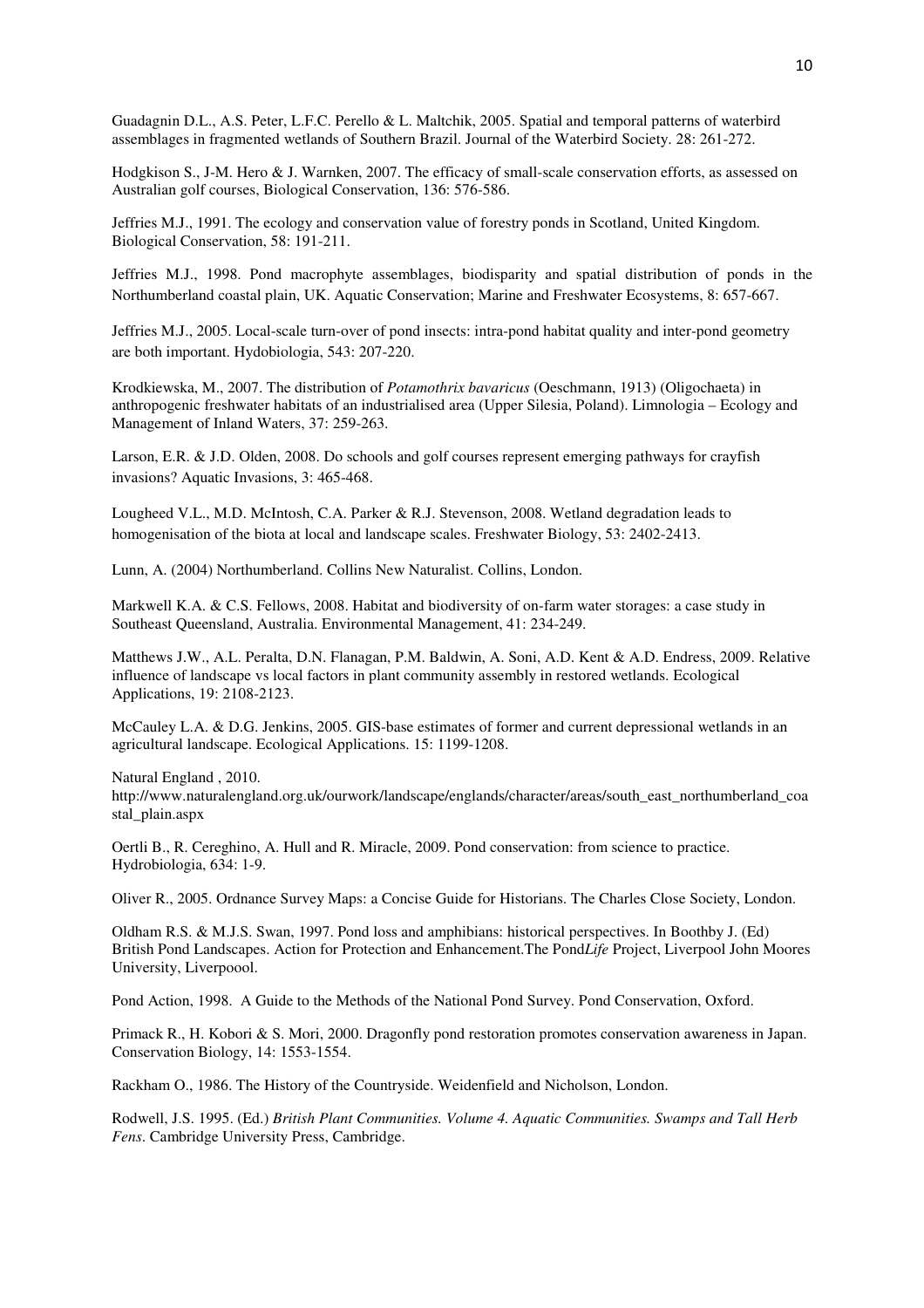Ruggiero A. , R. Céréghino, J. Figuerola, P. Marty & S. Angélibert, 2008. Farm ponds make a contribution to the biodiversity of aquatic insects in a French agricultural landscape. Comptes Rendus Biologies 331: 298-308.

Scher O. & A. Thiery, 2005. Odonata, amphibian and environmental characteristics in motorway stormwater retention ponds (southern France). Hydrobiologia, 551: 237-251.

Swan G.A., 1993. Flora of Northumberland.The Natural History Society of Northumbria, Newcastle upon Tyne.

Tanner, R.A. & A.C. Gange, 2005. Effects of golf courses on local biodiversity. Landscape and Urban Planning, 71: 137-146.

ter Braak, C.J.F. & P. Smilauer, 2002. CANOCO Reference Manual and CanoDRAW for Windows User's Guide: Software for Canonical Community Ordination (version 4.5). Microcomputer Power, Ithaca, New York.

Thiere G., S. Milenkovski, P-E. Lindgren, G. Saheln, O. Berglund & S.E.B. Weisner, 2009. Wetland creation in agricultural landscapes: biodiversity benefits on local and regional scales. Biological Conservation, 142: 964- 973.

Wang J.Y., R.W. Gitura & Q.F. Wang, 2005. Ecology and conservation of the endangered quillwort *Isoetes sinensis* in China. Journal of Natural History. 39, 4069-4079.

White C.L & M. Main, 2005. Waterbird use of created wetlands in golf-course landscapes. Wildlife Society Bulletin, 33: 411-421.

Williams P., J. Biggs, C.J. Barr, C.P. Cummins, M.K. Gillespie, T.C.G. Rich, A. Baker, J. Baker, J. Beesley, A. Corfield, D. Dobson, A.S. Culling, G. Fox, D.C. Howard, K. Luursema, M. Rich, D. Samson, W.A. Scott, R. White & M. Whitfield, 1998. Lowland Pond Survey 1996. Department of the Environment, Transport and the Regions, London.

Williams P., J. Biggs, A. Crowe, J. Murphy, P. Nicolet, A. Weatherby & M. Dunbar, 2010. Countryside Survey Report from 2007. Technical Report No 7/07 Pond Conservation and NERC/Centre for Ecology and Hydrology, Lancaster.

Williams P., M. Whitfield & J. Biggs, 2004. Comparative biodiversity of rivers, streams, ditches and ponds in an agricultural landscapes in Southern England. Biological Conservation, 115: 329-341.

Williams P., M. Whitfield & J. Biggs, 2008. How can we make new ponds biodiverse? A case study monitored over 7 years. Hydrobiologia, 597: 137-148.

Wood P.J. & S. Barker S., 2000. Old industrial mill ponds: a neglected resource. Applied Geography, 20: 65-81.

Wood P.J., M.T. Greenwood & S.A Barker, 2001. The effects of amenity management for angling on the conservation value of aquatic invertebrate communities in old industrial ponds. Biological Conservation, 102; 17-29.

Wood P.J., M.T. Greenwood M.T. & M.D. Agnew, 2003. Pond biodiversity and habitat loss in the UK. Area. 35: 206-216.

Zhenqi H., H. Feng, L. Jiuhai & L. Huixin, 1997. Impact of coal mining subsidence on farmland in eastern China. Internatioal Journal of Mining, Reclamation and Environment, 11: 91-94.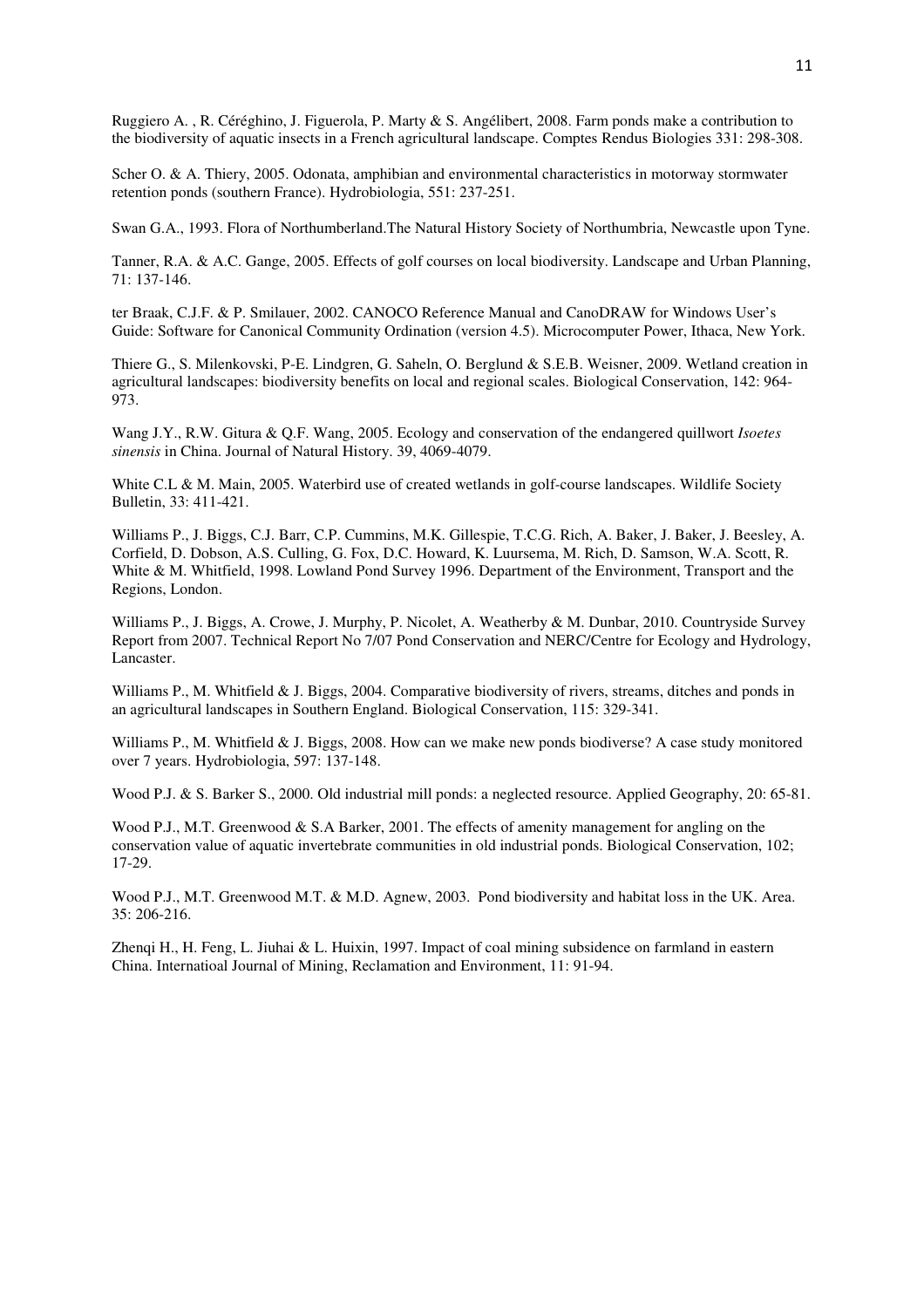|                                             | OS Map edition survey dates |                                                                             |      |         |                                                      |       |                  |                                     |
|---------------------------------------------|-----------------------------|-----------------------------------------------------------------------------|------|---------|------------------------------------------------------|-------|------------------|-------------------------------------|
|                                             | 1846-69                     | 1898-99                                                                     | 1924 | 1949-51 | 1977-84                                              |       | 1992             | 2005-2008                           |
| Number of<br>ponds on<br>maps               | 222                         | 164                                                                         | 170  | 236     | 163                                                  |       | $\overline{157}$ | 257                                 |
| <b>Numbers</b><br>of original<br>ponds left | 222                         | 140                                                                         | 122  | 98      | 40                                                   |       | 30               | 23                                  |
| Pond<br>losses                              | $-84$                       | $-18$                                                                       |      | $-25$   | $-161$                                               | $-65$ |                  | $-37$                               |
| Pond gains                                  | $+26$                       | $+24$                                                                       |      | $+91$   | $+88$                                                | $+59$ |                  | $+137$                              |
|                                             | 1846-69                     | Land use & major changes throughout the study period<br>1898-99             | 1924 | 1949-51 | 1977-84                                              |       | 1992             | 2005-2008                           |
| Land use<br>and<br>changes                  | Rural,<br>farming           | Deep coal mining begins, villages<br>expand, slag heap ponds, loss of farms |      |         |                                                      |       |                  |                                     |
|                                             |                             | Subsidence ponds appear<br>Subsidence ponds increase<br>on maps             |      |         |                                                      |       |                  |                                     |
|                                             |                             | Extensive open cast<br>mining                                               |      |         |                                                      |       |                  |                                     |
|                                             |                             |                                                                             |      |         | Nature reserves, many on<br>restored open cast sites |       |                  |                                     |
|                                             |                             |                                                                             |      |         |                                                      |       |                  | Major golf<br>course<br>development |

Table 1. Total number of ponds recorded on 1:10560 and 1:10000 UK Ordnance Survey maps in the south-east Northumberland coastal plain. Map edition dates refer to the survey or revision dates for the individual sheets so are often a range due to variation of revisions within the study area. Land use and major changes show broad developments of land use and management within the area coincident with revised editions of the maps.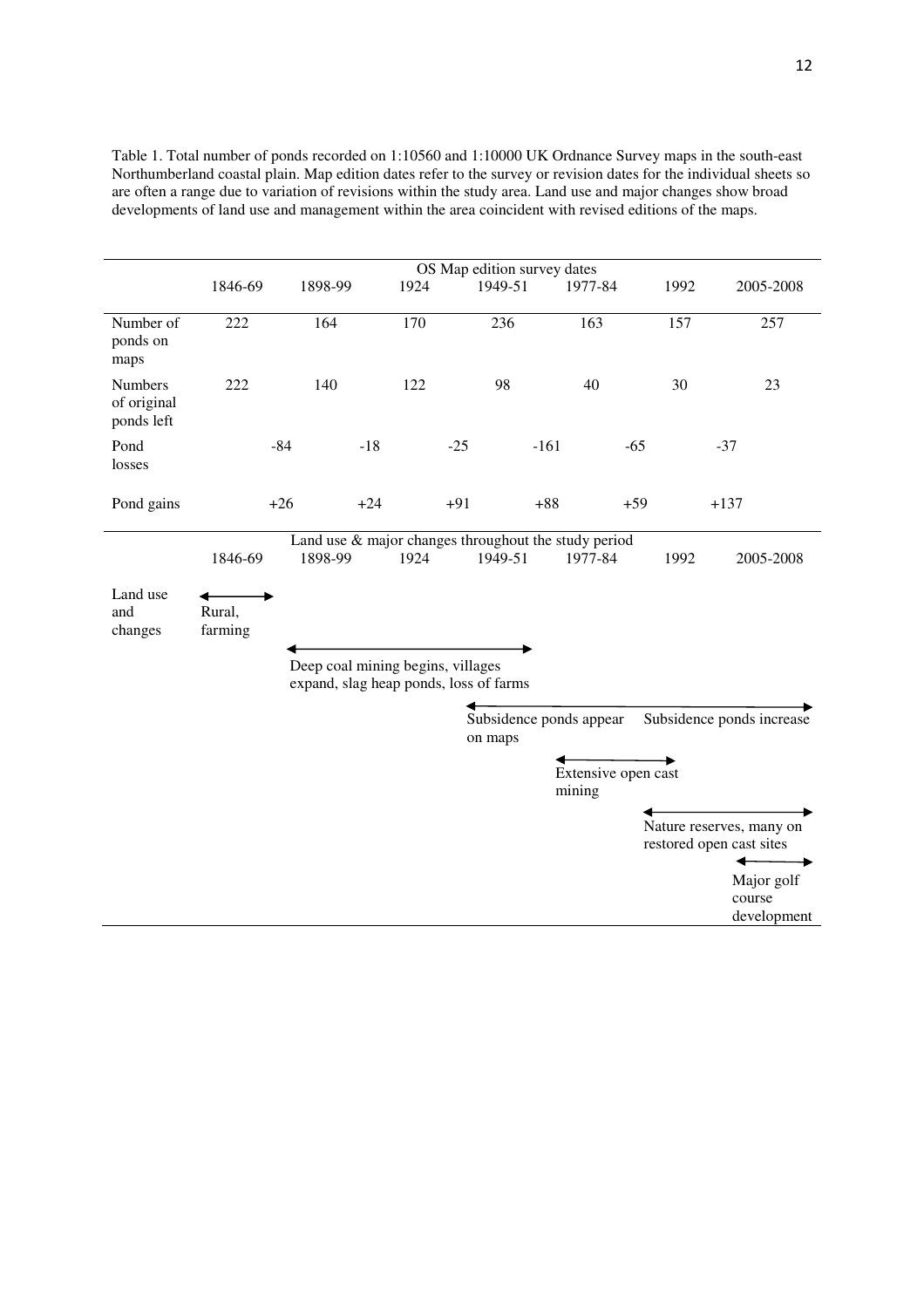Table 2. Summary characteristics of the four pond types included in the survey. Definitions of submerged, emergent and floating leaved taxa follow the UK National Pond Survey lists (Pond Action, 1998). Terrestrial taxa are an additional category comprising a few species not primarily associated with wetland habitats. Data are given as mean  $\pm 1$  standard deviation (minimum, maximum). The non-native taxa data list the numbers of ponds in each category from which the named non-native species were recorded.

|                                      | Pond type                    |                                |                                                                   |                                                               |  |
|--------------------------------------|------------------------------|--------------------------------|-------------------------------------------------------------------|---------------------------------------------------------------|--|
|                                      | Old Field ponds<br>$(N=6)$   | Subsidence ponds<br>$(N=12)$   | Nature reserve<br>ponds $(N=19)$                                  | Golf course ponds<br>$(N=14)$                                 |  |
| Submerged taxa                       | $1.3 \pm 1.5$ (0, 3)         | $0.7 \pm 0.9$ (0, 2)           | $1.4 \pm 1.5$ (0, 4)                                              | $2.6 \pm 1.3$ (1, 5)                                          |  |
| Emergent taxa                        | $6.2 + 5.3(1, 13)$           | $7.9 + 5.0(1, 19)$             | $8.9 + 3.1(5, 16)$                                                | $10.8 + 3.4(5, 15)$                                           |  |
| Floating leaved taxa                 | $0.8 + 0.8(0, 2)$            | $0.7 + 0.7(0, 2)$              | $1.4 + 1.1(0, 3)$                                                 | $1.6 + 0.6(1, 3)$                                             |  |
| Terrestrial taxa                     | $1.0 + 1.3(0, 3)$            | $2.0 + 2.2(0, 8)$              | $0.6 \pm 0.6$ (0, 2)                                              | $0.5 \pm 0.8$ (0, 2)                                          |  |
| Non native taxa,<br>found in N ponds |                              |                                | Crassula helmsii, 4<br>Elodea nutalli, 1<br>Azolla filiculoides 1 | Crassula helmsii 5<br>Elodea nutalli 4<br>Elodea canadensis 4 |  |
| pH                                   | $7.0 \pm 0.29$ (6.5, 7.2)    | $7.3 \pm 0.67$ (6.4, 8.3)      | $7.0 \pm 0.74$ (6.1, 8.9)                                         | $7.7 \pm 0.51$ (7.0, 8.7)                                     |  |
| Conductivity $(\mu S)$<br>cm)        | $745 \pm 444$ (281,<br>1320) | $1718 \pm 1628$ (157,<br>5854) | $664 \pm 400$ (257,<br><b>2000</b> )                              | $287 + 53(187, 377)$                                          |  |
| Area, $m2$                           | $1045 \pm 856$ (175,<br>2233 | $1986 \pm 2224$ (168,<br>8300) | $1646 \pm 2802$ (10,<br>9665)                                     | $626 \pm 404$ (88,<br>1645)                                   |  |

,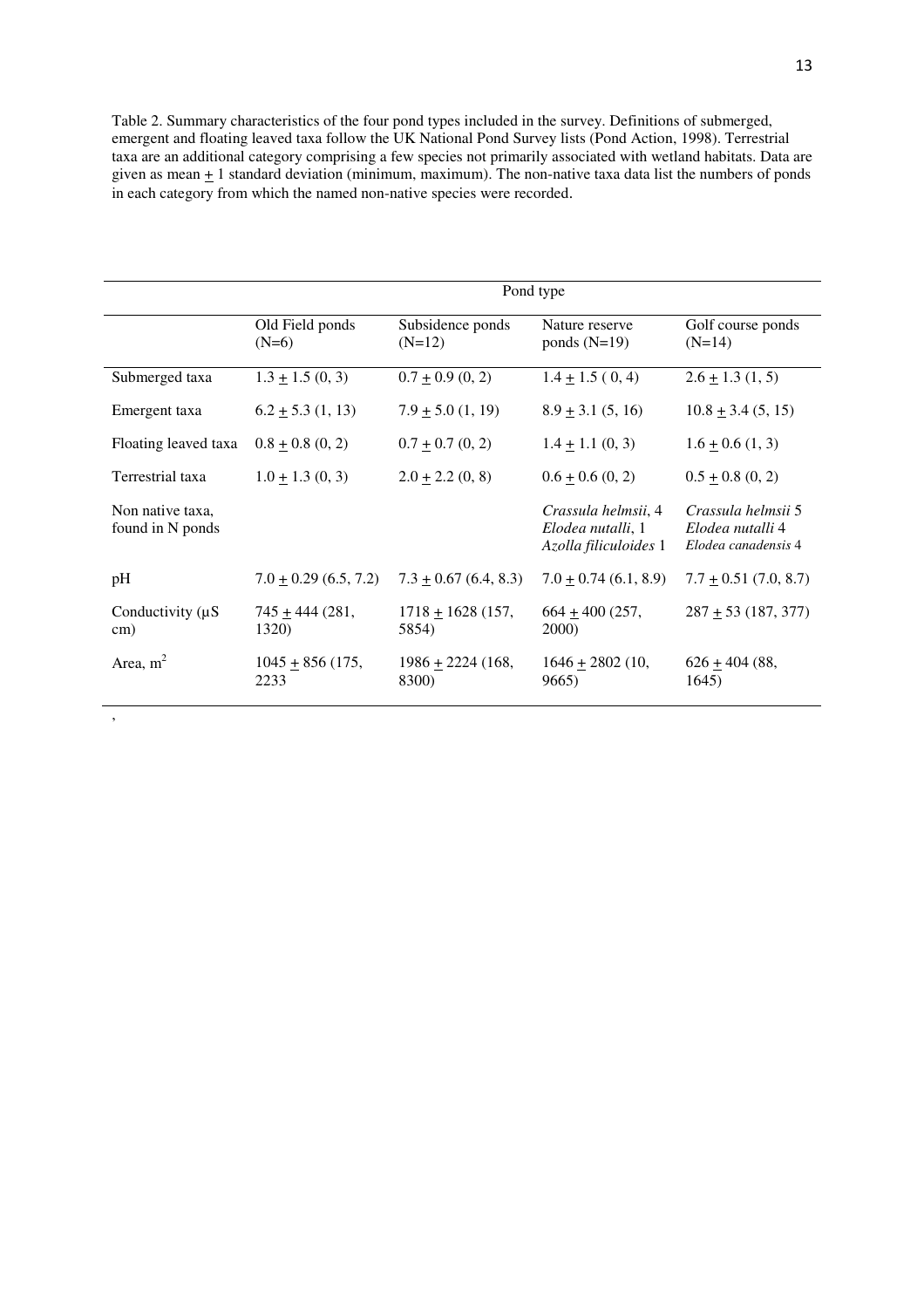1 Table 3. ANOSIM and SIMPER results. The global ANOSIM result gave R= 0.304, P= 0.001. The mean similarity within each of the four groups is given in

2 the first row of the table (Sim.). The table then gives ANOSIM P values for differences between pairs of pond types and the mean dissimilarity of each pair of 3 pond types, (Dis.). The top five taxa contributing to differences between each pair are then listed along with % contribution and which pond type of the pair

4 they characterise (N= nature reserve,  $O = old$  field, S = subsidence and  $G = golf$  course ponds).

5

|                      | Nature reserve ponds (Sim.=<br>$23.5\%$                                                                                        | Old field ponds (Sim. $= 14.7\%$ )                                                                                         | Subsidence ponds $(Sim. =$<br>$36.4\%$                                                                                    | Golf course ponds $(Sim. =$<br>$39.4\%$ |
|----------------------|--------------------------------------------------------------------------------------------------------------------------------|----------------------------------------------------------------------------------------------------------------------------|---------------------------------------------------------------------------------------------------------------------------|-----------------------------------------|
| Old field ponds      | $P = 0.080$ , Dis. = 82.0%                                                                                                     |                                                                                                                            |                                                                                                                           |                                         |
|                      | Eleocharis palustris 5.9% N<br>Agrostis/Alopecurus 5.6% O<br>Moss $4.9\%$ N<br>Lemna minor 4.6% N<br>Glyceria fluitans 4.4% N  |                                                                                                                            |                                                                                                                           |                                         |
| Subsidence ponds     | $P = 0.072$ , Dis. = 75.9%                                                                                                     | $P = 0.027$ , Dis. = 76.4%                                                                                                 |                                                                                                                           |                                         |
|                      | E. palustris 7.0% S<br>Agrostis/Alopecurus 6.3% S<br>Sparganium erectum 5.0% S<br>Moss $4.5\%$ N<br>Polygonum amphibium 4.0% S | E. palustris 9.5% S<br>Agrostis/Alopecurus 10.1% S<br>S. erectum $6.5\%$ S<br>G. fluitans $6.3\%$ O<br>P. amphibium 5.0% S |                                                                                                                           |                                         |
| Golf course<br>ponds | $P = 0.001$ , Dis. = 77.9%                                                                                                     | $P = 0.001$ , Dis. = 82.0%                                                                                                 | $P = 0.001$ , Dis. = 79.4%                                                                                                |                                         |
|                      | Myriophyllum spicatum 6.3% G<br>E. palustris 4.7% N<br>Moss 4.3% N<br>Typha latifolia 3.1% G<br>Juncus articulatus 2.6% G      | M. spicatum 7.6% G<br>Filamentous algae 4.4% O<br>Agrostis/Alopecurus 4.3% O<br>T. latifolia 4.3% G<br>E. palustris 3.0% G | M. spicatum $6.7\%$ G<br>Agrostis/Alopecurus 5.6% S<br>E. palustris 4.8% S<br>S. erectum $4.3\%$ S<br>T. latifolia 4.2% G |                                         |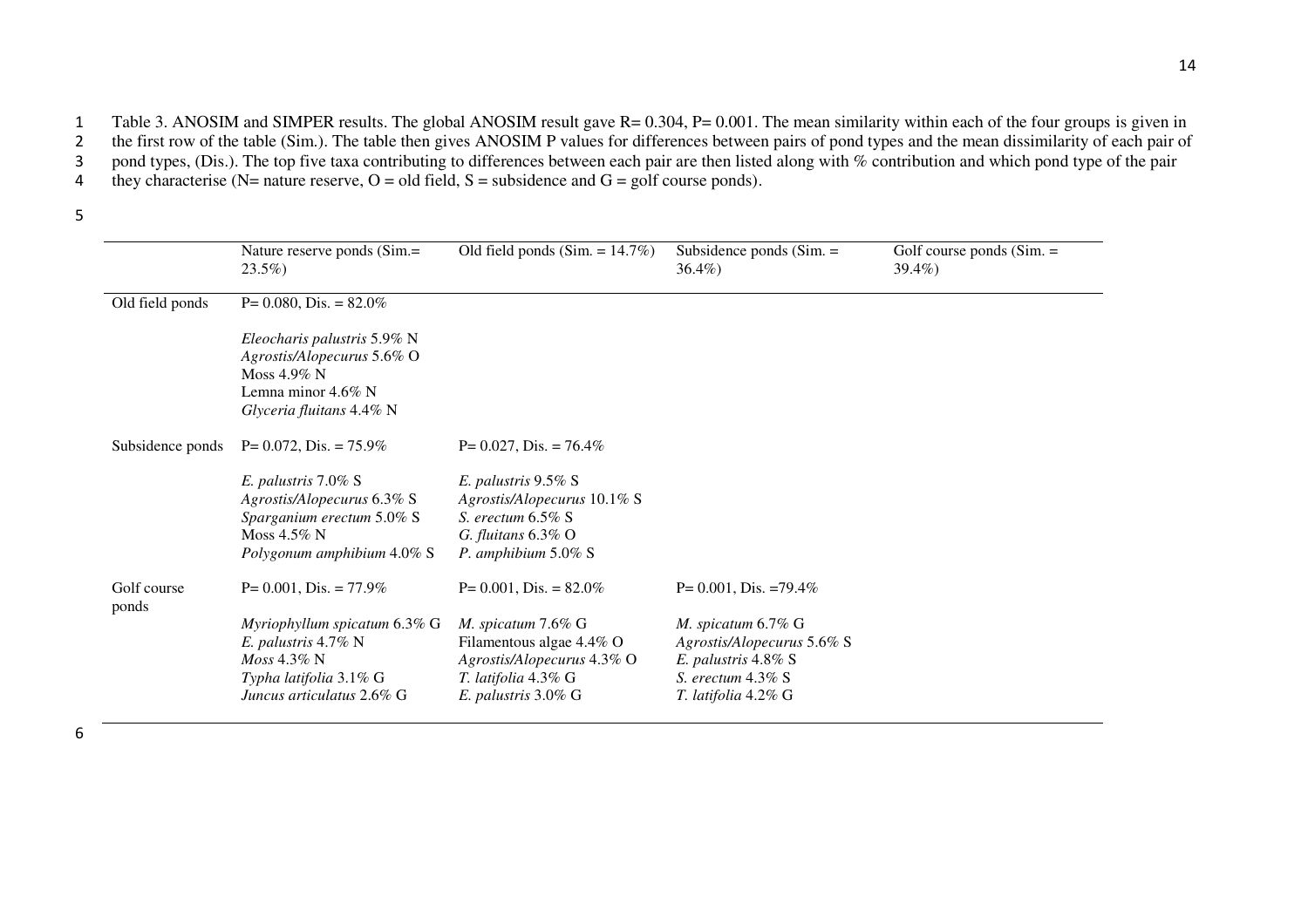- 8 ponds took place within the south east Northumberland coastal plain in north east England,
- 9 highlighted in black in the map of Britain. (b) The study area is depicted more precisely by the triangle from Amble in the north, down to Whitley Bay in the south east and Ponteland to the w
- triangle from Amble in the north, down to Whitley Bay in the south east and Ponteland to the west of 11 Newcastle
- 12



13 14